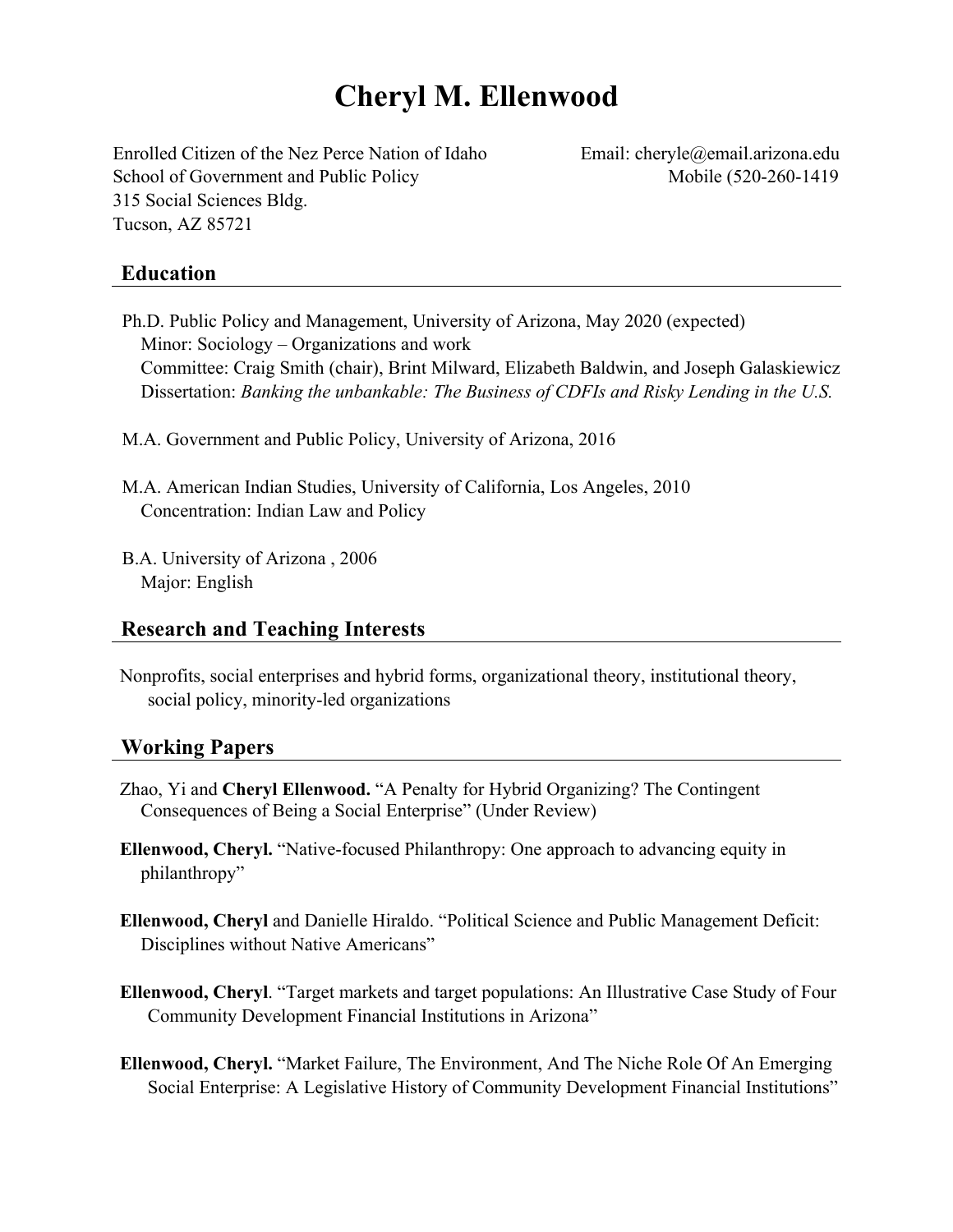Addae, Angela E. and **Cheryl Ellenwood**. "Integrating Social Entrepreneurship Literature through Teaching" – Integrating SE literature across disciplines (Sociology, Management, Public Administration, and Law)

#### **Other Papers**

Hodge, Felicia., Line-Itty, Tracy, & **Ellenwood, Cheryl.** (2014). Communication Pathways: HPV and Message Barriers Reported among American Indian College Students. California Journal of Health Promotion, 12:3, 14-23.

#### **Research Experience**

- Research Assistant, University of Arizona, Professor Lisa Sanchez, Evaluate legitimate activities among Community Development Financial Institutions (CDFIs) i.e. AERIS industry ratings . 2016-2017
- Research Assistant, Native Nations Institute for Leadership, Management, and Policy (NNI) Documented and wrote participatory action research case studies. Summer 2015
- Focus Group Facilitator, UCLA, Center for American Indian/Alaska Native Research and Education. Research, facilitator, and qualitative coding support. Fall 2009
- Clinic Researcher, Tribal Legal Development Clinic at UCLA School of Law. Provided tribal law and order codes and research and drafting support for clinic tribes. Fall 2009

#### **Teaching Experience**

*Instructor* 

# University of Arizona PA 470 – Public Organizational Management, Summer 2018, Fall 2018, Winter 2018, Spring 2019 (Summer and Winter sessions Online) POL 406 – Bureaucracy, Policy, and Politics, Summer 2017 UCLA M10 - Introduction to American Indian Studies, Winter 2010 *Teaching Assistant* University of Arizona POL 201 - American National Government, Fall 2014, Spring 2015, Fall 2015 POL 203 - Political Ideas, Fall 2017 SGPP 300A - Politics, Policy, and Governance, Spring 2016, Spring 2018 UCLA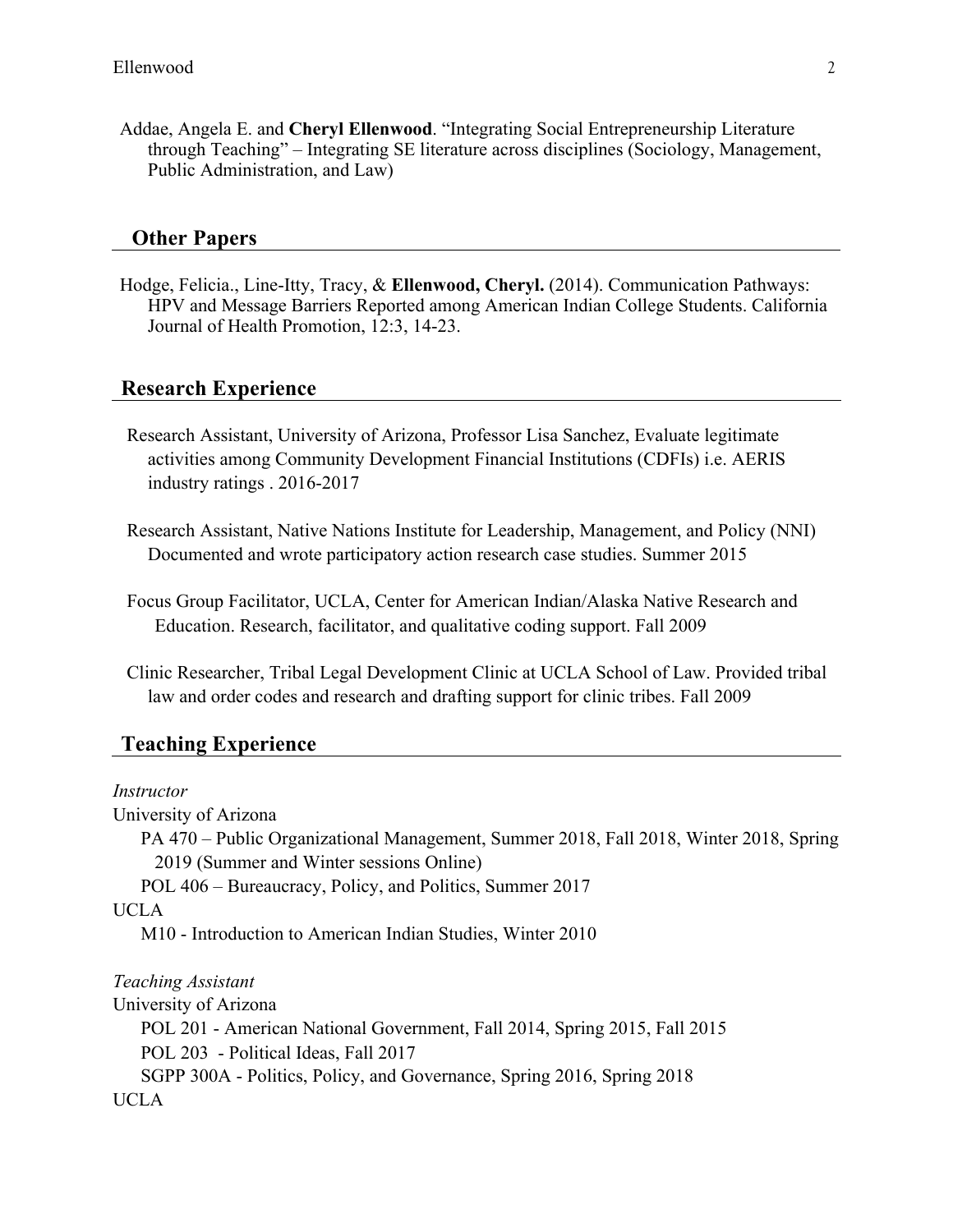M161 - Comparative American Indian Societies, Winter 2008

#### *Guest Lectures*

"Culture and Leadership in Minority-serving Organizations". Elizabeth Baldwin, Undergraduate level Public Administration requirement. 180 students. University of Arizona. Spring 2019.

"American Indian Nonprofits." Elizabeth Baldwin, Graduate level Civil Society Course. 12 students. University of Arizona. Spring 2017.

"Contemporary American Indian Politics." Lisa Sanchez, Undergraduate level Latino Politics Course. 40 students. University of Arizona. Fall 2016.

#### **Conference Presentations**

Ellenwood, Cheryl. "Native-focused Philanthropy: An assessment of the current state and practice of Native organizations seeking major foundation support" Accepted. The USC Center on Philanthropy and Public Policy, Symposium: Philanthropy & Social Change, March 15, 2019

Zhao, Yi and Cheryl Ellenwood. "A Penalty for Hybrid Organizing? The Contingent Consequences of Being a Social Enterprise" *Accepted.* The USC Center on Philanthropy and Public Policy, Symposium: Philanthropy & Social Change, March 16, 2019

Zhao, Yi and Cheryl Ellenwood. "A Penalty for Hybrid Organizing? The Contingent Consequences of Being a Social Enterprise" *Accepted.* Association for Research of Nonprofit Organizations and Voluntary Action Annual Conference, Austin, Texas. November 2018.

Zhao, Yi and Cheryl Ellenwood. "A Penalty for Hybrid Organizing? The Contingent Consequences of Being a Social Enterprise" Paper presented at Doctoral Workshop on Nonprofit and Philanthropic Studies, School of Community Resources and Development, Arizona State University, November 5, 2018.

"Integrating Social Entrepreneurship Literature through Teaching". Angela E. Addae and Cheryl Ellenwood. *Accepted,* Association for Research of Nonprofit Organizations and Voluntary Action, Social Entrepreneurship and Enterprise Section (SEES) - Colloquium for Research on Social Entrepreneurship, University of San Diego, May 2018.

"Sustaining Hybrid Organizations: How Do Microfinance Organizations Overcome Uncertainty?" *Accepted,* West Coast Data Conference, Brigham Young University, Romney Institute of Public Service and Ethics, Department of Sociology, April 2018.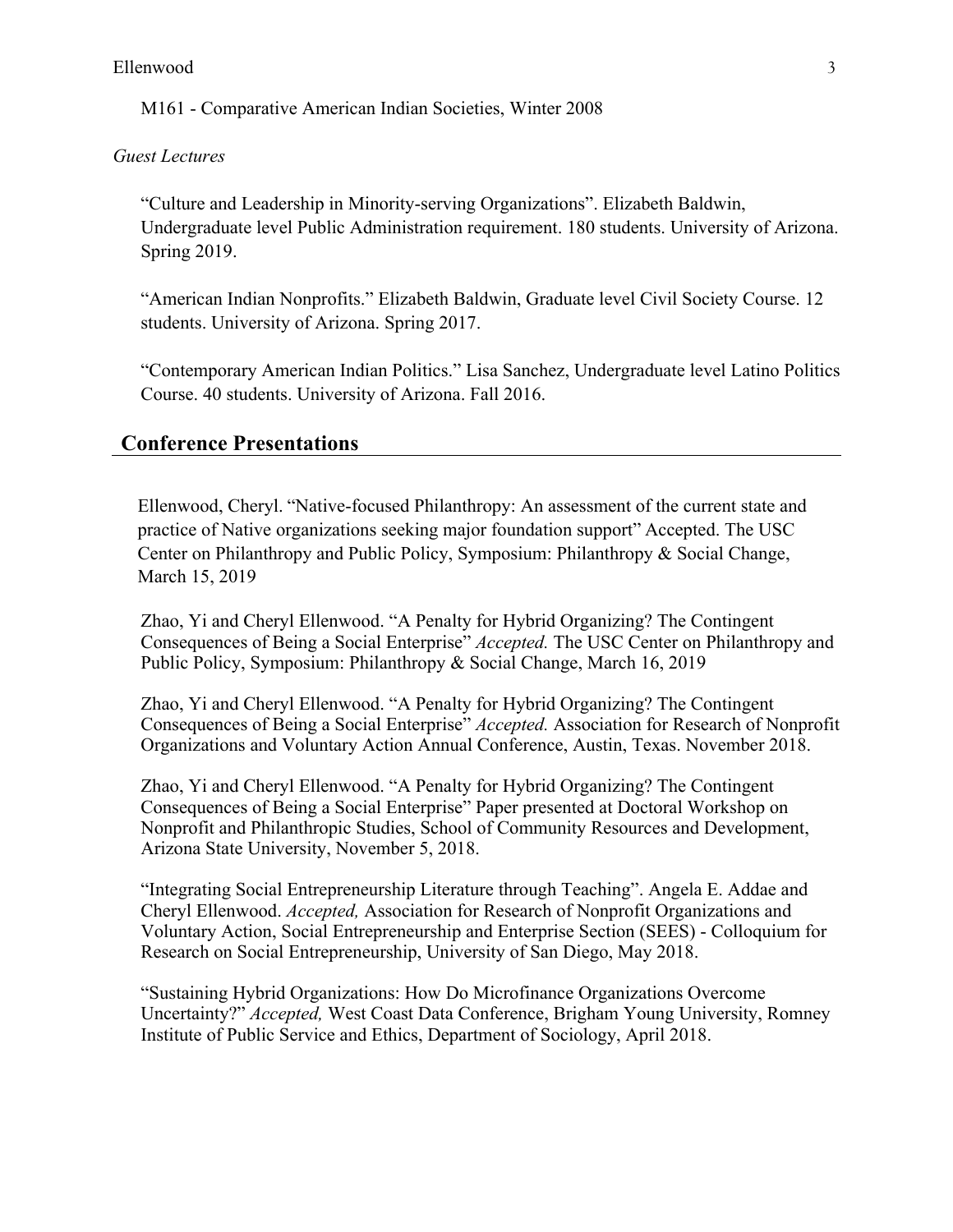"Legitimate Ties: A Social Network Analysis of Native Community Development Financial Institutions." *Accepted.* West Coast Data Conference, University of Washington, Evans School of Public Policy and Governance. April 2017

"Organizations Implementing Federal Indian Policy Initiatives: Factors Affecting Successful Native American Community Development Financial Institutions." *Accepted.* West Coast Data Conference, UNLV, Las Vegas, NV. April 2016

#### **Invited Talks**

"Working at the American Indian College Fund." Speaker. American Indian Higher Education Consortium, Society of American Indian Government Employees Spokane, WA. June 5, 2013.

"Native Education: Informing Panelist about Native Education and the American Indian College Fund." Panelist. Melanie Yazzie. University of Colorado. Boulder, CO. June 12, 2013.

"Educational Journey and Inspiration." Keynote address, Scholarships Award Dinner, Institute of American Indian Arts, Santa Fe, NM. February 21, 2013.

"College Access and Barriers for Native American Women." Speaker. Embry Women's Leadership Retreat, American Indian College Fund. Denver, CO. March 1, 2012.

#### **Research Awards**

2019 Summer Dissertation Fellowship, College of Social and Behavioral Sciences, \$6,000 Raymond V. Bowers Award,  $1<sup>st</sup>$  place for best co-authored student paper "Same Cue, Different Reactions: Audience Evaluation of Hybrid Organizations and the Differential Effect of Gender Signal". School of Sociology, University of Arizona. April 2019.

#### **Awards and Distinctions**

Eloise Cobell Graduate Fellowship, \$12,500 – 2019-2020 Eloise Cobell Graduate Fellowship, \$10,000 – 2018-2019 Helen Roberti Fellowship, \$6,000 – 2018-2019 School of Government and Public Policy Travel Grant \$500 – 2014, 2015, 2016, 2017, 2018 School of Government and Public Policy Summer Research Award \$2,000 - 2015, 2016 School of Government and Public Policy, Sociology Workshop Grant \$300 – 2015, 2016 Graduate and Professional Student Council Travel Grant \$750 - 2016 Graduate Access Fellowship, University of Arizona \$10,000 – 2014 Merit Fellowship, School of Government and Public Policy \$4,000 - 2014 American Indian Graduate Center Fellowship \$5,000 – 2014, 2015, 2016, 2017 Nez Perce Tribe Higher Education Fellowship \$30,000 over 5 years, 2014 - present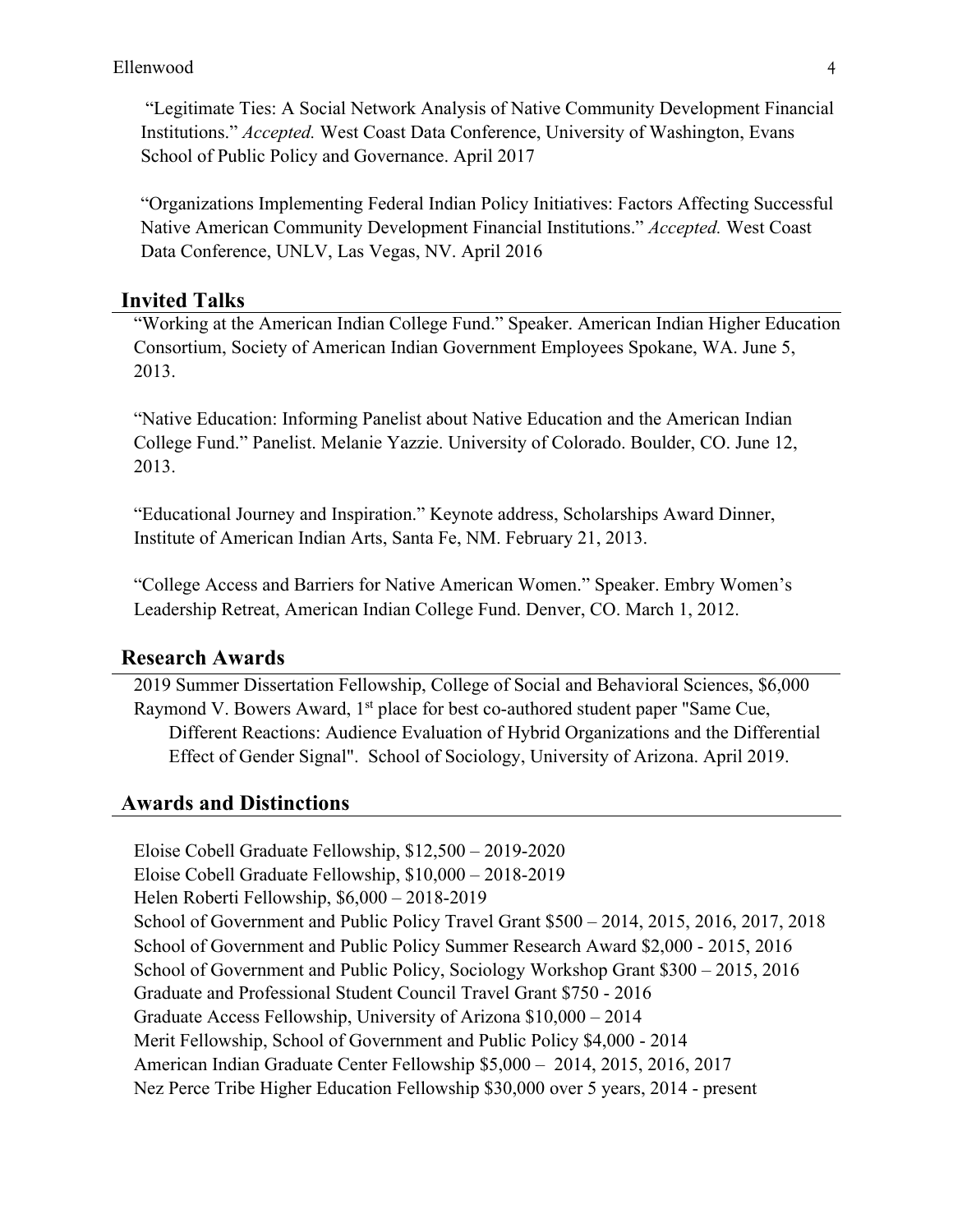Graduate Opportunity Fellowship – \$36,500 UCLA Graduate Division - 2008 Dean's Del Amo Fellowship, UCLA \$1,666 - 2009 Yellowthunder Fellowship, UCLA American Indian Studies Center \$1,000 - 2009 UCLA Affiliates Fellowship – UCLA Alumni Affiliates \$5,000 - 2009 American Indian Services Scholarship \$2,000 - 2010 Association on American Indian Affairs Scholarship \$2,000 - 2009

#### **Service and Outreach**

#### *University Community*

Appointed Commissioner – Family Care Workgroup, Commission on the Status of Women, University of Arizona, 2014 - Present

Travel grant judge, Graduate and Professional Student Council, University of Arizona, 2016 Graduate recruitment contact, School of Government and Public Policy, 2015

#### *Tribal Community*

 Mentor – Native SOAR Mentorship Program, University of Arizona, 2014, 2015 Graduate Member – UCLA AIS Interdepartmental Program Admissions Committee, 2009 Mentor – UCLA Retention of American Indians Now, Supporting Undergraduate Natives, 2009 Volunteer and H.S. Tutor – UCLA American Indian Recruitment, 2010 Member – UCLA American Indian Graduate Student Association, 2008, 2009 Founding Committee Member – Miss UCLA Powwow Committee, 2010 Interviewed – UCLA American Indian Studies Program Recruitment Video, 2009 Volunteer – Denver Indian Center, Annual Elders Dinner, December 2011, 2012, 2013 Member – Tucson Indian Center, Community Coalition, 2010 Camp Tutor – Providing Academic Excellence Camp, Nez Perce Tribe, July 2002, 2003, 2004 Election Teller – Nez Perce Tribe Executive Committee General Election, June 2001

#### **Workshops and Development**

Association for Research on Nonprofit Organizations and Voluntary Action Annual Conference, Seminar B Doctoral Workshop, Conference registration and lodging. 2018 Declined. ARNOVA Conference Scholarship and Travel Grant. Registration and \$250.

- Academy of Management Annual Conference, Public and Nonprofit Doctoral Workshop, August 2018.
- Association for Public Policy Analysis and Management, *Selected.* Equity and Inclusion Fellowship \$600, November 2017
- Association for Public Policy Analysis and Management, Participant, Mentorship Program, November 2017
- Medici Summer School in Management Studies, "Organizational Basis of Inequality". Hosted by HEC, MIT, and Bologna Business School. Paris, France, June 2016